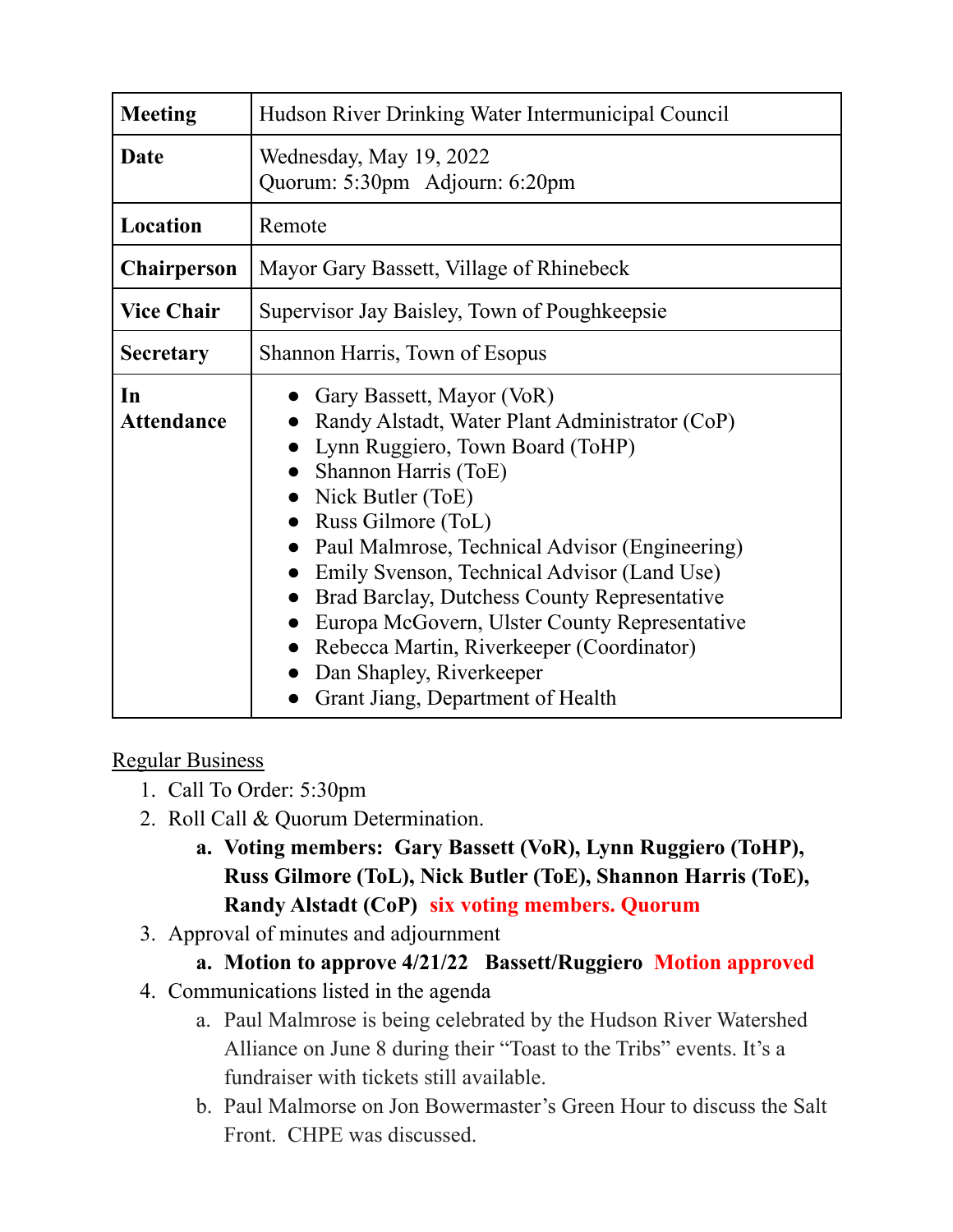- c. Times Union did an article on the Salt Front.
- d. Ulster County Water Quality meeting details were sent along by Europa McGovern
- e. Michael J. Keating is the new Executive Director of the Dutchess County Water Wastewater Authority (DCWWA)
- f. Central Hudson submitted its draft focus remedial analysis with DEC's response to the Hudson 7
- 5. County representative report
	- a. Ulster County
		- i. Defer to Brad Barclay on the Hudson 7 coordinator position.
	- b. Dutchess County
		- i. Trying to set up a meeting with the County attorney to discuss the Hudson 7's IMA/MOA. The County's need to be added as members (as non-voting members). GB said we could review Bylaws. RA ToP and ToR are users but aren't actually taking water from the river. The county is taking water from the CoP down to Dutchess county and through Hyde Park. BB: With the water authority taking over the Hyde Park system, it operates as a county water district now and not as a municipal system. All solvable situations. Suggests a dialogue with the new Executive Director of DCWWA. GB thought that the DCWWA was not part of Dutchess County Government? BB: That is true, it's an authority. Owned as county districts with a a service agreement through the legislature. RA: PWTF has an office and a computer for the coordinator. DS: Brad is suggesting to amend the Bylaws to include the county's? BB: They will need to be readopted by municipal resolution. RM: Dutchess and Ulster County are already included as non-voting members. PM: What is the mechanism between Hyde Park and the DCWWA? ES: Suggests if we need better communication, we should go to the ED. Not sure the operator is the best person at the WWA. GB will reach out to the new ED.
- 6. Public Comment
	- a. None

## Reports and Actions on Old Business

- 1. Hudson 7 Priorities for 2021-2022
	- a. Hudson 7 coordinator position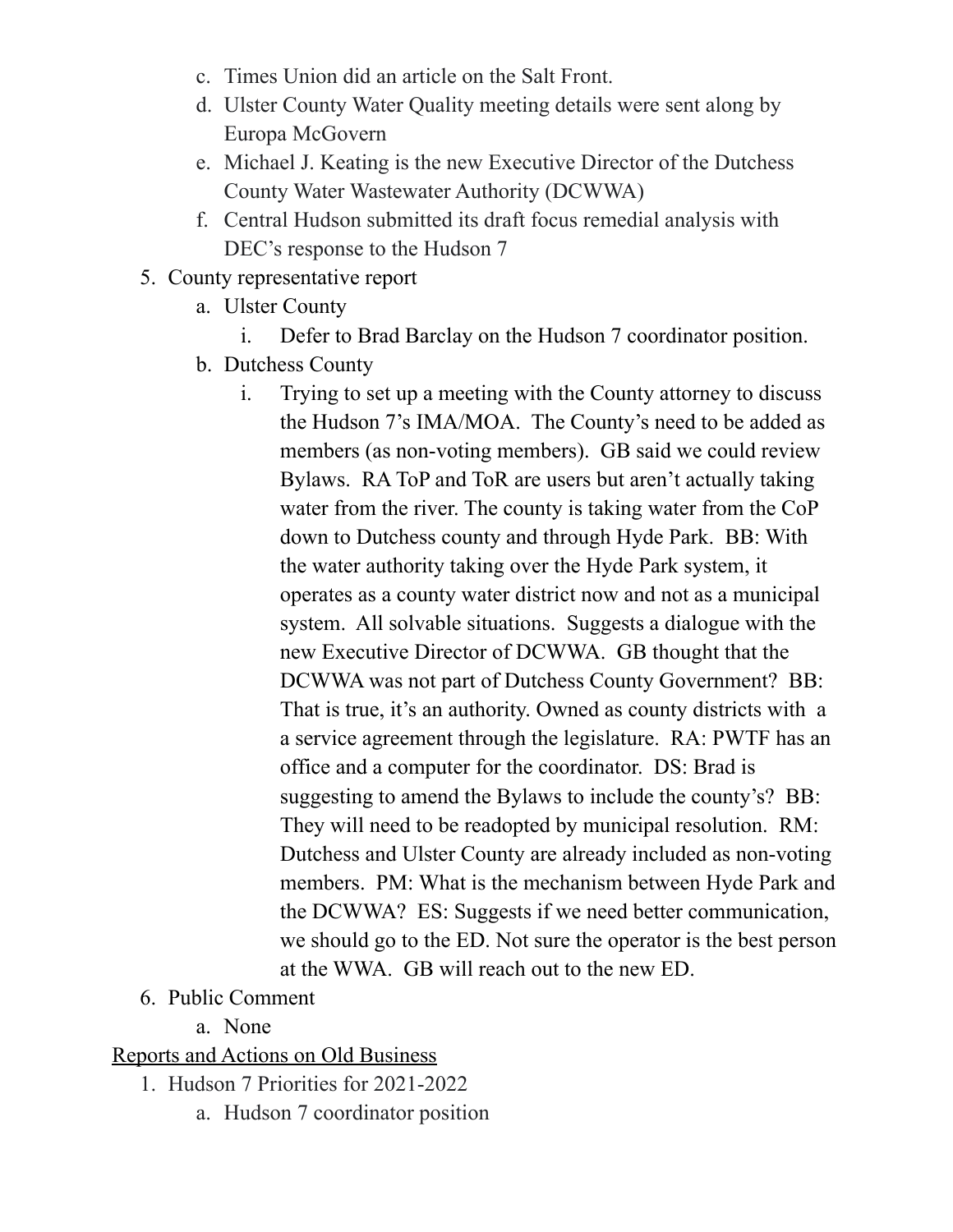- i. GB: The Hudson 7's goal is to hire a coordinator by July 1. A letter was sent to both county executives to thank them. The Hudson 7 hiring committee is organizing a meeting for next steps.
- b. NYS Drinking Water Source Protection Program
	- i. GJ: A DWSP2 meeting occurred recently and is currently in the process of working on formulating goals and visions based on the Hudson 7's goals and priorities that are feasible. The committee is working on potential contaminant sources for the Hudson 7 and will be in communication as they are further along. BB: Grant has been in touch with Devan who does the County's GIS. They have some of the mapping. GJ: They've been in touch with Devin alot, regarding Red Hook. They will continue to outreach to him re: mapping and water resources. Soon, they'll outreach to Ulster County to do the same. GB: VoR mapping has been shared with Devin.
- 2. Hudson River Drinking Water Source Issues
	- a. Central Hudson: Eric Chastain was not able to make it this evening to give an update on the MGP clean-up.
		- i. PM: Reviewed some of Central Hudson's materials. They recommend capping material with a modified natural recovery and biological activities to consume the pollutants. They also say any of the things they try don't work. They included Hudson 7 in their evaluations and the PWTF several times. DEC is saying that they must do more evaluation. They didn't reject the alternative, they just wanted more information. Pushing coffer dams which is one of the most expensive alternatives with a long timeline (14 years) BB: Has CenHud been working there? He noticed a black sheen near the walkway. RA: Not working there, the river tends to burp. DS: We've seen and got alot of reports about sheens bubbling up (for decades) and happening at low tide as well as appearance at the Fallkill Creek looking like something suspicious is coming out, but it's clear water hitting the Hudson River's turbid water. Dan will dig out a photo to share with Brad to see if it matches with what he had seen. We need to take the approach if we see something, say something and report to the DEC. PM: When it bubbles up, it can come out of the cap.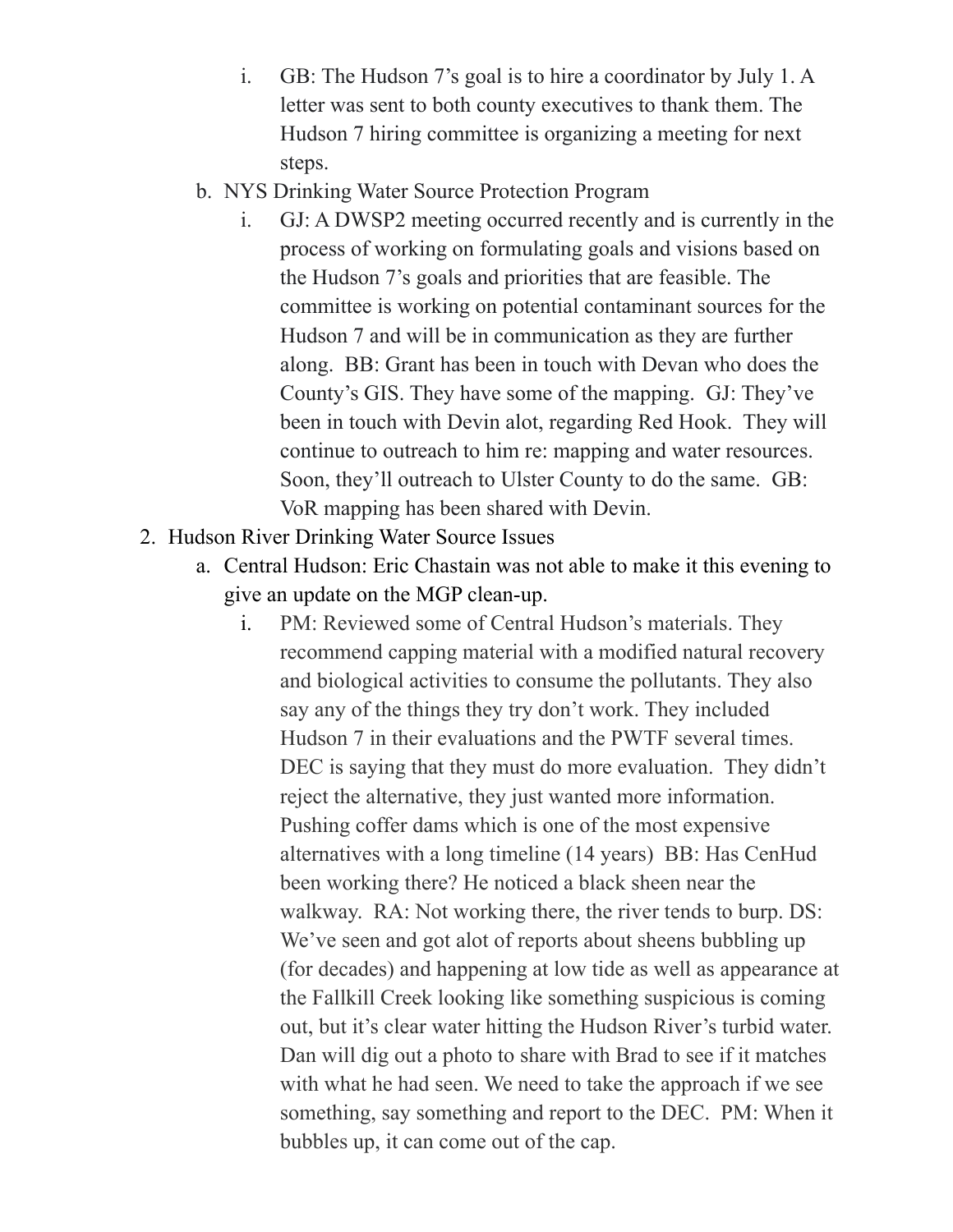- b. Rotating Integrated Basin Studies (RIBS)
	- i. DS: We got the Hudson 7 letter in that identified stream segments that come down to the Hudson that haven't been assessed by the DEC, or is old data, or not considering the Hudson River as a drinking water source. DEC got the letter, is considering it closely and what sort of special project they might be able to do to meet the concerns expressed in the letter. They would come to a future meeting to discuss with the whole Hudson 7. PM: The Rondout Creek is unassessed, and that is one of our major sources of water.
- c. Proposed transmission lines
	- i. Hudson 7 CHPE Committee updates
		- 1. We formed a working group and are making progress. Emily needs to step down from leadership. Gary said he was willing to take the reins for a while. Hudson 7 and TDI are working through a plan for testing and monitoring that the Hudson 7 proposed. More details to be worked out. Offer of help from the DEC, but we need to keep the momentum going. GB: Had an opportunity to meet with DEC's Seggios and Turturro who have offered to help the Hudson 7 out. PM: One of the things that Emily added was DEC wanting TDI to do their pilot testing this fall, 12 months before they finish their EM&CP. ES: TDI has to submit their draft a year before their EM&CP. Can't do it in the summer. The DEC thought that the Hudson 7 should advocate for testing this fall to influence the draft that comes out in Summer, 2023. They can't test in the summer due to Sturgeon. PM submitted a Proposed Testing & Monitoring Protocols to Prepare for Cable Installation in the Hudson River near Drinking Water Intakes, Hudson 7 Communication Plan for CHPE Construction and Hudson 7 Pre-positioning Potable Drinking Water. BB: Emergency response at the County's facility has a communication system but also has contacts with pretty much everyone. GB: Up to the municipalities to define their water sources. PM: Excellent idea to do that with Dutchess and Ulster Counties. PM: Potable water is only